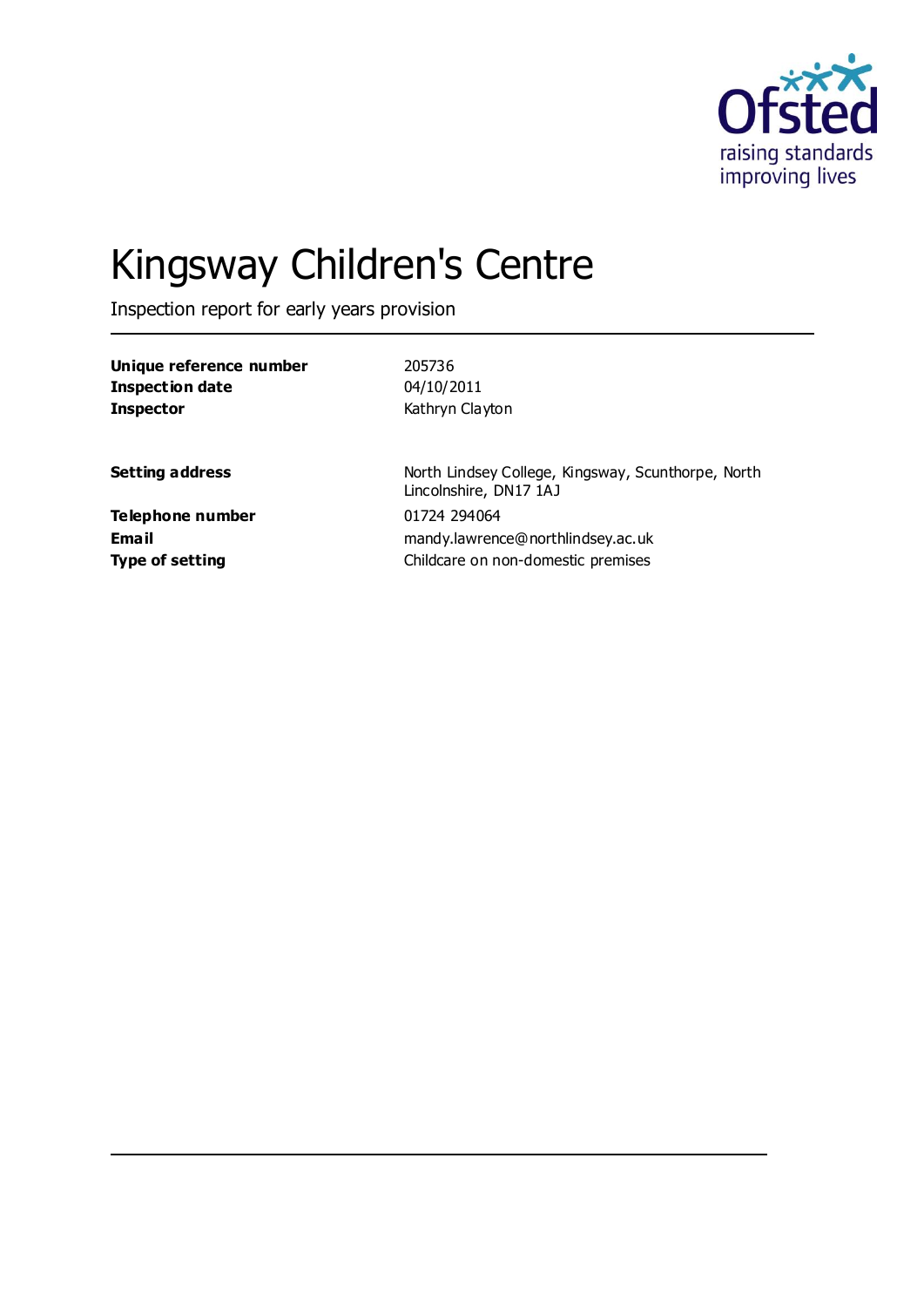The Office for Standards in Education, Children's Services and Skills (Ofsted) regulates and inspects to achieve excellence in the care of children and young people, and in education and skills for learners of all ages. It regulates and inspects childcare and children's social care, and inspects the Children and Family Court Advisory Support Service (Cafcass), schools, colleges, initial teacher training, work-based learning and skills training, adult and community learning, and education and training in prisons and other secure establishments. It assesses council children's services, and inspects services for looked after children, safeguarding and child protection.

If you would like a copy of this document in a different format, such as large print or Braille, please telephone 0300 123 1231, or email enquiries@ofsted.gov.uk.

You may copy all or parts of this document for non-commercial educational purposes, as long as you give details of the source and date of publication and do not alter the information in any way.

T: 0300 123 1231 Textphone: 0161 618 8524 E: enquiries@ofsted.gov.uk W: [www.ofsted.gov.uk](http://www.ofsted.gov.uk/)

© Crown copyright 2011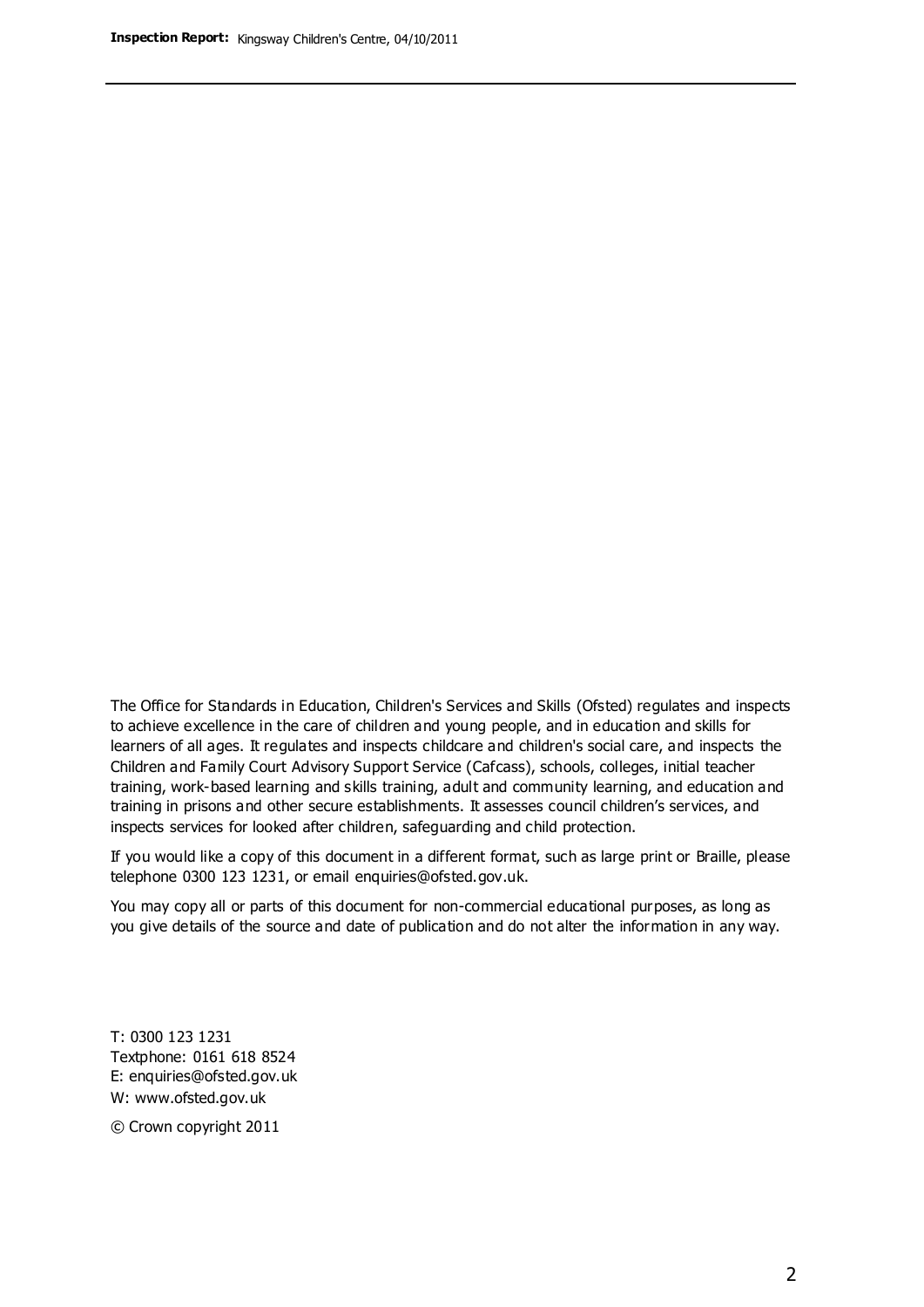### **Introduction**

This inspection was carried out by Ofsted under Sections 49 and 50 of the Childcare Act 2006 on the quality and standards of the registered early years provision. 'Early years provision' refers to provision regulated by Ofsted for children from birth to 31 August following their fifth birthday (the early years age group). The registered person must ensure that this provision complies with the statutory framework for children's learning, development and welfare, known as the *Early* Years Foundation Stage.

The provider must provide a copy of this report to all parents with children at the setting where reasonably practicable. The provider must provide a copy of the report to any other person who asks for one, but may charge a fee for this service (The Childcare (Inspection) Regulations 2008 regulations 9 and 10).

The setting also makes provision for children older than the early years age group which is registered on the voluntary and/or compulsory part(s) of the Childcare Register. This report does not include an evaluation of that provision, but a comment about compliance with the requirements of the Childcare Register is included in Annex B.

Please see our website for more information about each childcare provider. We publish inspection reports, conditions of registration and details of complaints we receive where we or the provider take action to meet the requirements of registration.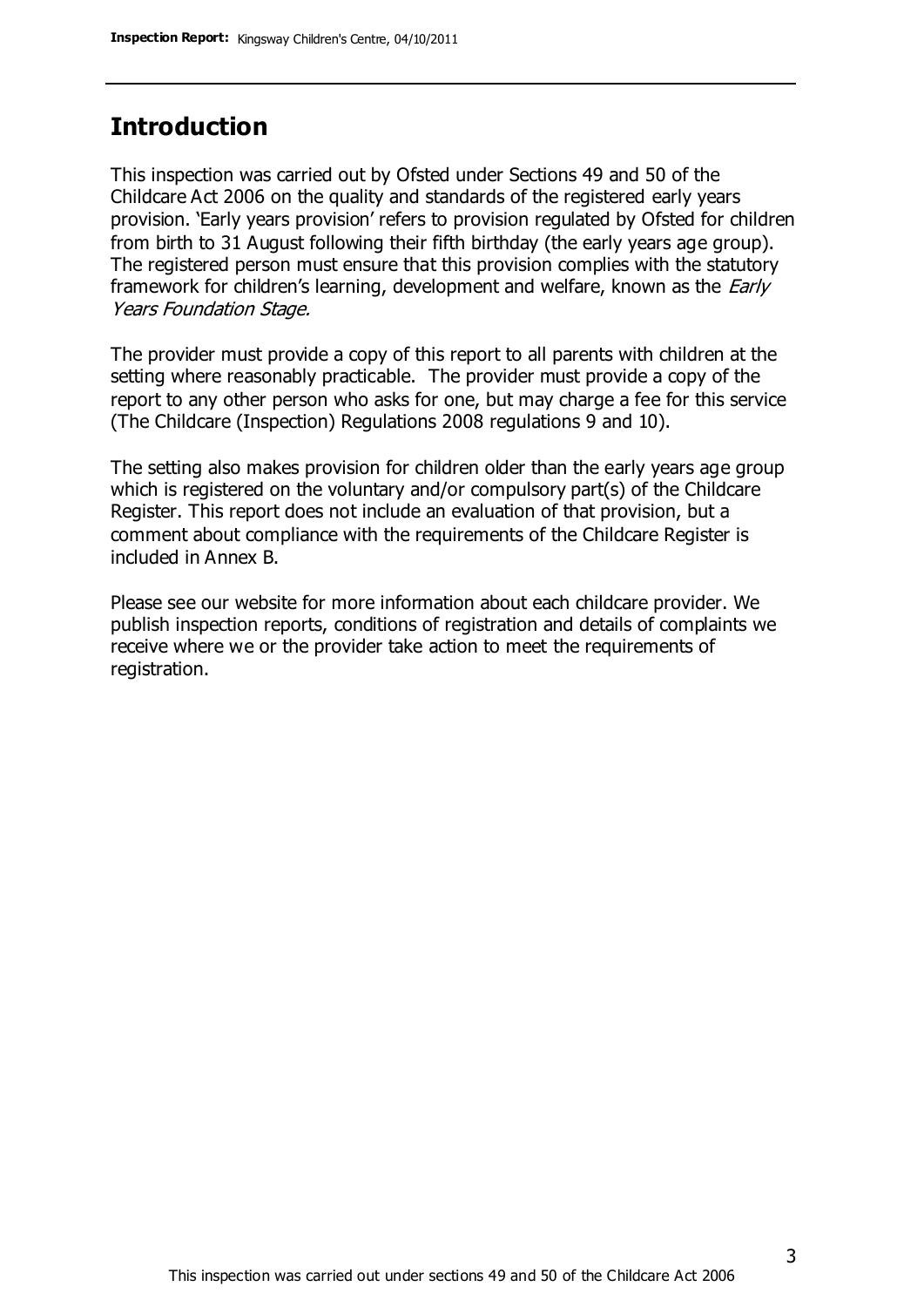### **Description of the setting**

Kingsway Children's Centre opened in 1985. It is owned by North Lindsey College and operates from the college campus in Scunthorpe. Children from the local and the wider community attend the centre. There are two play areas within the main building, one for babies and toddlers up to aged two and one for children aged from 30 months to under five years. Children aged from two to three years are cared for in a childcare unit situated near to the main nursery site. Each building has a fully enclosed area available for outdoor play. The centre has won the local authority Nursery of the Year Award for the last three years.

The centre is on the Early Year Register and compulsory and voluntary part of the Childcare Register. Registration is for a maximum of 90 children under eight years. There are currently 132 children on roll, of whom 127 are in the early years age range. This includes children in receipt of early education funding. The setting supports children with learning difficulties and those for whom English is an additional language. The children's centre opens from 8am to 6pm on Monday to Friday, closing for one week at Christmas and on bank holidays. Out of school care is available for children aged four to eight years during school holiday periods.

There are 24 staff working with the children, of whom 22 hold early years qualifications. The manager has attained and the deputy is working towards Early Years Professional Status. There are nine staff who hold the Foundation Degree in Early Years. The nursery has attained the local authority 'Steps to Quality' to step three. The setting receives support from the local authority.

### **The overall effectiveness of the early years provision**

Overall the quality of the provision is outstanding.

The children's centre is a highly effective, inclusive and extremely well-organised setting that gives excellent support and learning opportunities to all children. Children thrive, make very good progress and are effectively safeguarded as comprehensive procedures are implemented by all practitioners. Evaluation is an ongoing process that very successfully drives forward improvements. There are excellent partnerships in place with parents, other agencies and the local authority. The centre strives to develop close relationships with other providers that support children's learning and for the most part is very successful.

### **What steps need to be taken to improve provision further?**

To further improve the high quality early years provision the registered person should consider:

continuing to encourage all settings children attend to freely share information to further promote children's learning, development and welfare.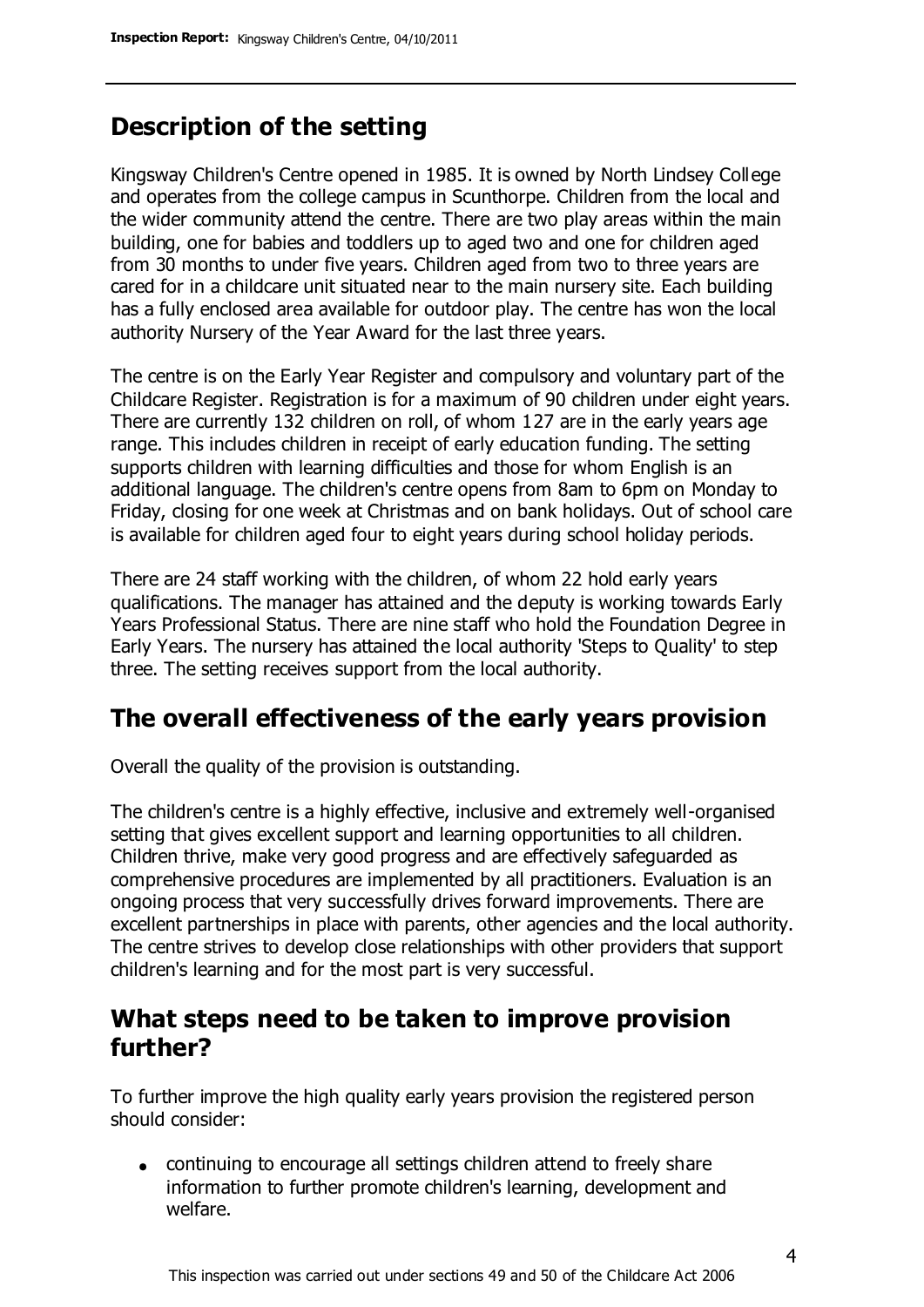### **The effectiveness of leadership and management of the early years provision**

An excellent range of policies underpin the smooth running of the centre. The importance of safeguarding children's welfare is given a high priority, with all staff undertaking relevant training. There are two safeguarding officers who are overseen by the manager with the support of the college. This helps practitioners to identify any concerns about children at an early stage. Very thorough risk assessments are completed of all areas and daily safety checks take place. Managers are extremely vigilant about checking and supervising any visitors to the setting. The centre use excellent appointment procedures to ensure all staff are suitable to work with children. Induction, mentoring and ongoing support and development opportunities are outstanding, with a large number of staff choosing to undertake additional qualifications.

The vision for this centre to provide an excellent and continually improving service is a result of highly successful management team who involve all interested parties, including practitioners, children and parents in evaluation. Peer observations, room observations by the manager and being part of the college inspections all helps to drive forward improvements. The setting is assessed annually to maintain the 'Steps to Quality' award to step three and welcomes observations from college tutors who are mentoring and assessing students on placement. They are a lead centre with regard to sharing positive practice with other providers.

Practitioners make very good use of the space and resources available, for example, excellent use of the large outdoor area, with the addition of resources linked to the 'Early Excellence Initiative', engage children's interests extremely well, for example, in den building. The unit for children age two is arranged to offer young children space to be calm in a very cosy atmosphere, which helps them to have times of reflective concentration. Equality and diversity is at the heart of the work in the setting and is given a very high priority, with all staff undertaking training following appointment. Practitioners have an exceptional knowledge of individual children's needs. Informative care plans for children with medical needs are devised and regularly reviewed and many practitioners have undertaken training from a medical professional to ensure they can meet children's individual health needs.

The setting develops highly positive relationships with parents who have access to a wealth of good quality information and are very complimentary about all aspects of the service. They can be involved in a parents' forum, are invited to open days, have a daily diary for the younger children and discussions with key workers. Parents feel ownership of their children's progress files and parents and children freely access them. Children enjoy looking at photographs and talk about their experiences, and parents are encouraged to include any achievements children make. Practitioners then use this information to extend children's learning. The setting is highly committed to working in partnership with others within the local authority and takes a lead role in working with other providers. There is a link book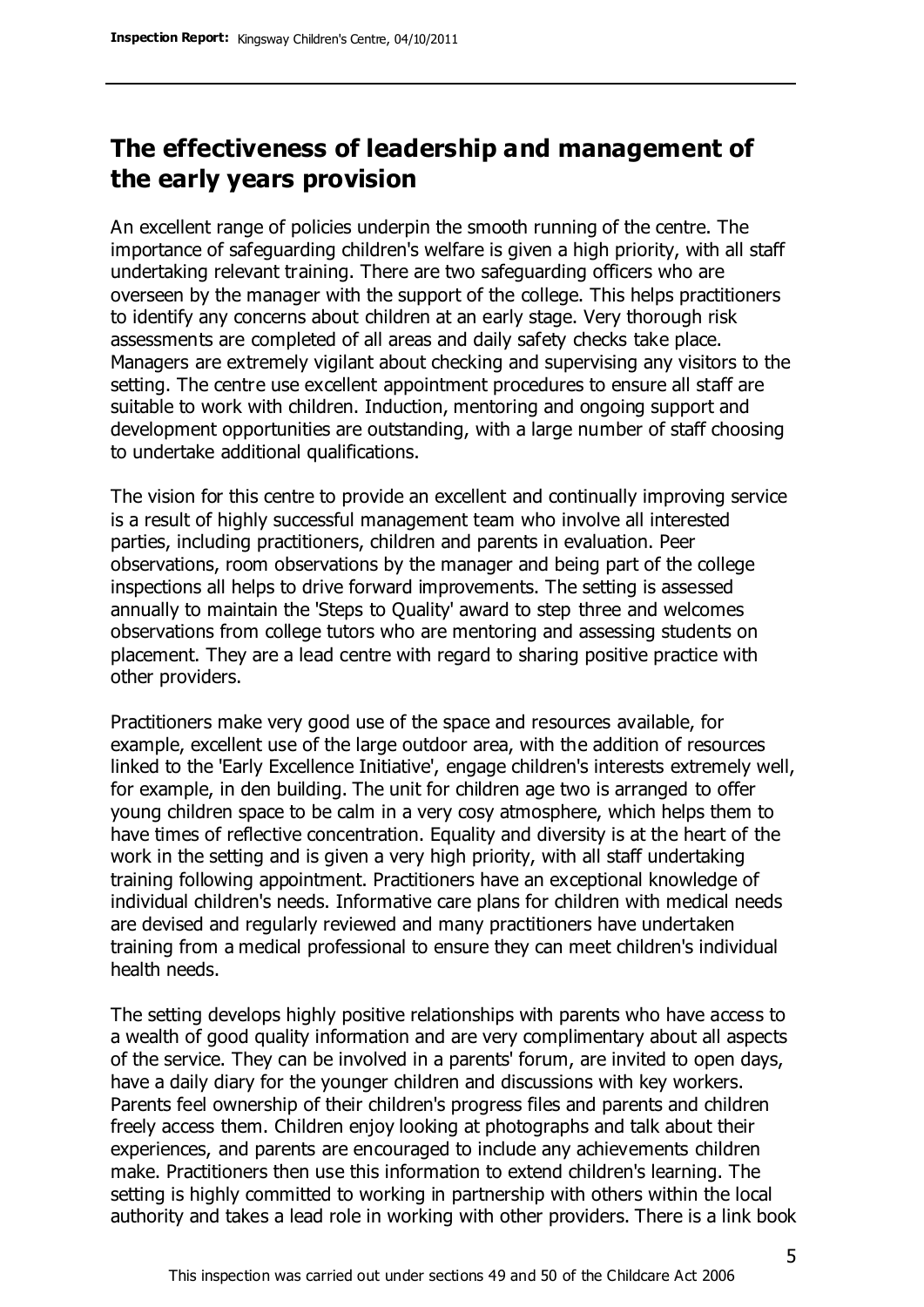in place to enable practitioners to share information with other providers children attend and this is mainly very effective in supporting children's learning, development and welfare.

### **The quality and standards of the early years provision and outcomes for children**

Children play enthusiastically in the stimulating environment. The planning and assessment systems are based around the interests of the children and practitioners skilfully use this information to extend and develop children's experiences. There are a wide range of interesting activities and children make excellent progress. Their good health is very successfully promoted because most children are extremely active. They run freely, push along and ride on small wheeled toys and use slides and see-saws that all help to develop their physical skills. Babies and toddlers feel confident in crawling or walking outdoors and have comfortable places where they can rest and be supported by staff. Food given is wholesome, nutritious and thoroughly enjoyed by the children. For example, they eat spinach and ricotta cannelloni with broccoli and jam roly poly with custard for lunch. Snacks include fruit, with toast and drinks of water or milk. Practitioners are extremely vigilant about encouraging consistently good hygiene routines, such as hand-washing, so children start to learn the importance of these practices. Sterilised toothbrushes are used after lunch so children learn about the importance of brushing their teeth. Young children start to be aware of how to manage their own safety. For example, when on a walk in the college grounds, children and practitioners wear high visibility jackets and children learn about the importance of holding hands and being safe near to cars. Practitioners make sure they take all items on each walk that are needed to meet children's safety needs.

Children become increasingly independent as practitioners encourage babies to try to feed themselves when they show an interest and provide a range of suitable cups and cutlery to encourage their growing independence. Children show a real interest in books and handle them correctly, often sharing stories with practitioners. The setting uses the 'Every Child a Talker' resources very effectively to promote children's language development through stories, singing and rhymes. Children often count and sing number rhymes as they play and there are many opportunities to learn about shapes as they use play dough, build with construction materials and make marks. The good use of college resources very effectively enhances children's experiences across all areas of learning. For example, when children show an interest in going on holidays they are able to visit the mock aircraft cabin within the college that is used for training purposes. Children also visit the animal care centre, construction and plumbing area and use the fitness centre. Many opportunities are available that enhance children's creativity and helps them to explore their senses, such as experiencing snowy weather conditions, playing with shaving foam, jelly and natural materials. Practitioner's management of children's behaviour is outstanding so children behave and respond to them exceptionally well. Any minor instances are very effectively dealt with, for example, encouraging children to share equipment so they learn the importance of being kind to their friends from an early age. Toddlers have some opportunities to integrate with the older children who show a kind and caring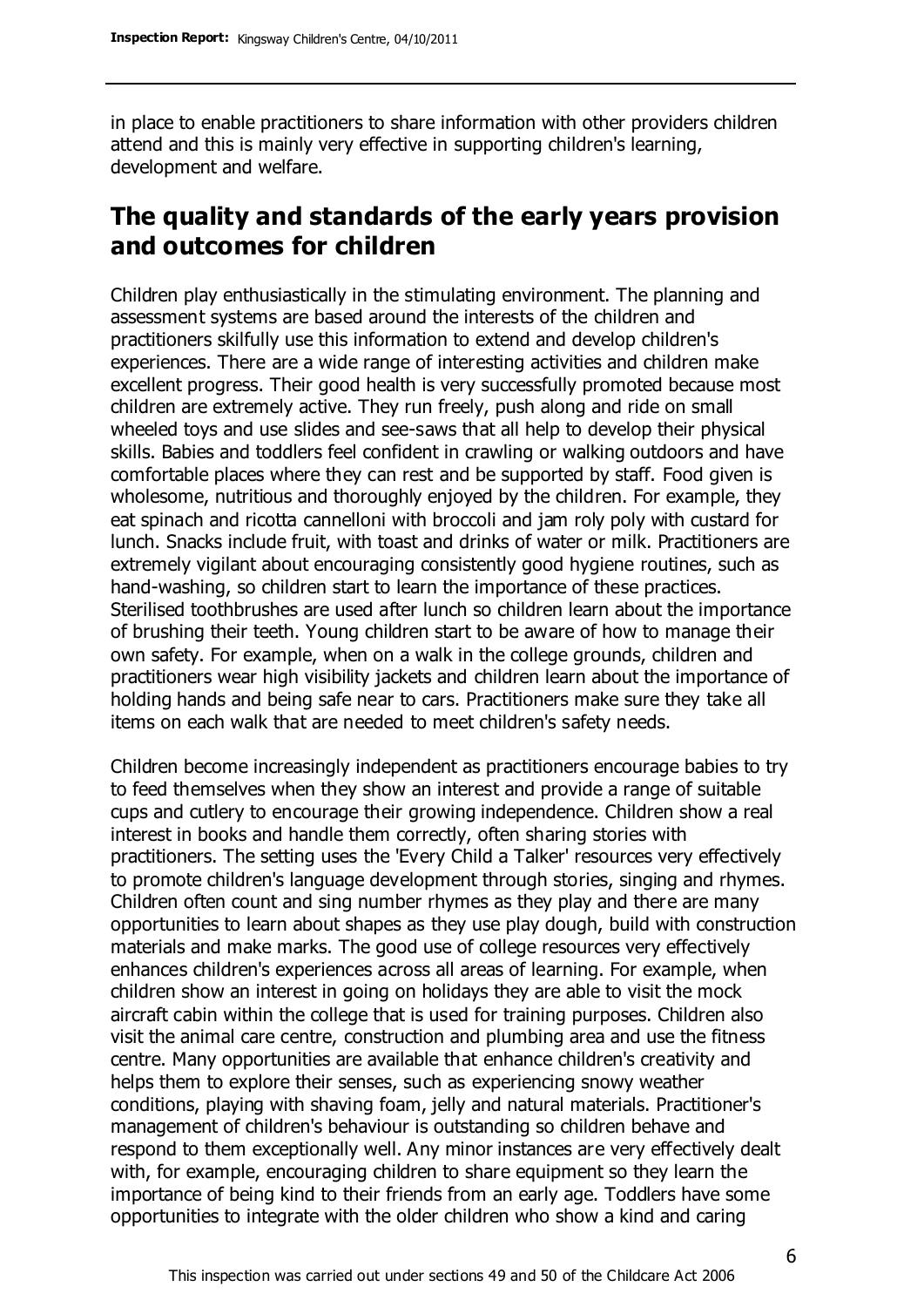approach to them. All children show very good developing skills when using technological equipment.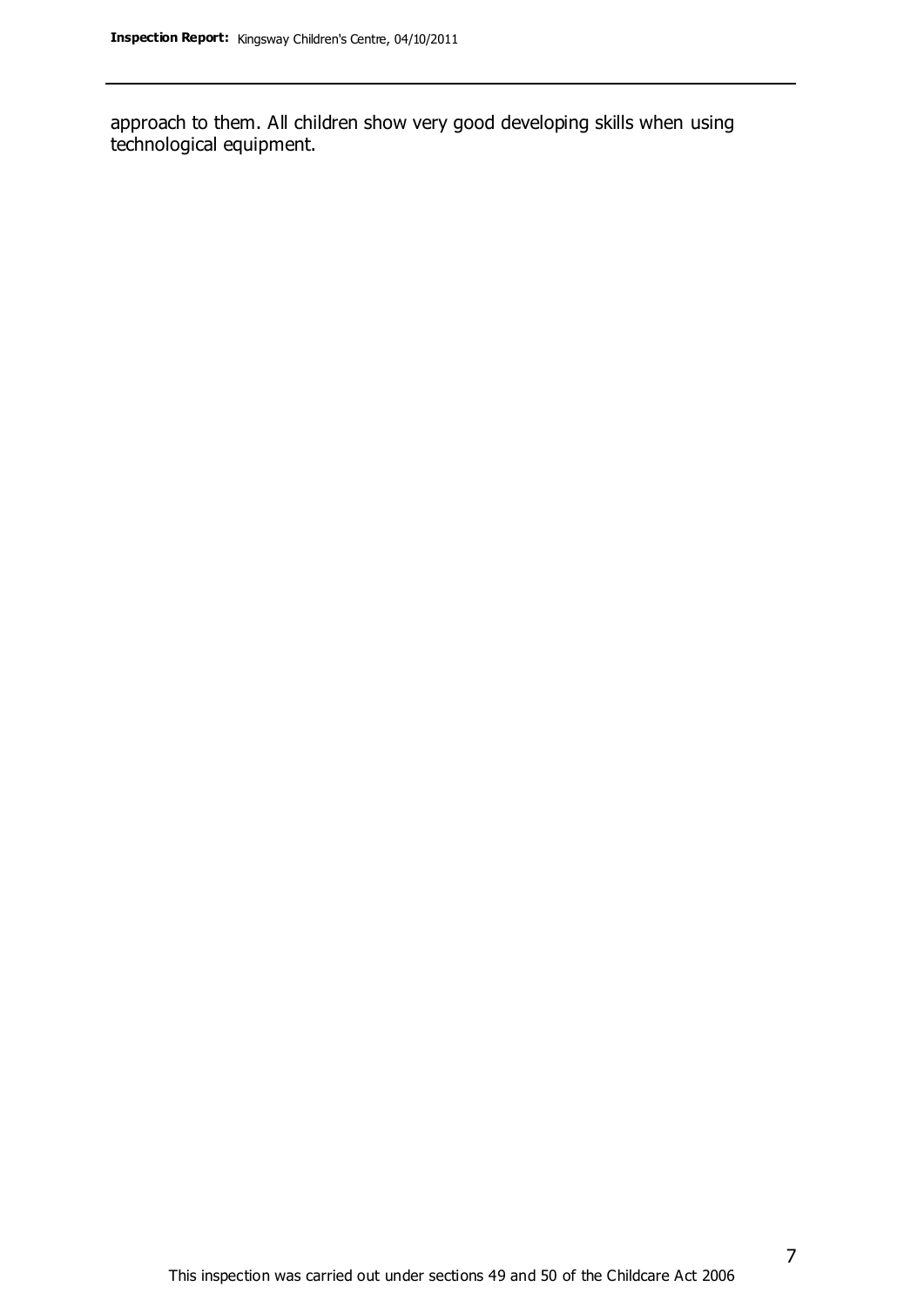### **Annex A: record of inspection judgements**

#### **The key inspection judgements and what they mean**

Grade 1 is Outstanding: this aspect of the provision is of exceptionally high quality Grade 2 is Good: this aspect of the provision is strong Grade 3 is Satisfactory: this aspect of the provision is sound Grade 4 is Inadequate: this aspect of the provision is not good enough

#### **The overall effectiveness of the early years provision**

| How well does the setting meet the needs of the<br>children in the Early Years Foundation Stage? |  |
|--------------------------------------------------------------------------------------------------|--|
| The capacity of the provision to maintain continuous                                             |  |
| improvement                                                                                      |  |

#### **The effectiveness of leadership and management of the early years provision**

| The effectiveness of leadership and management of the             |  |
|-------------------------------------------------------------------|--|
| <b>Early Years Foundation Stage</b>                               |  |
| The effectiveness of leadership and management in embedding       |  |
| ambition and driving improvement                                  |  |
| The effectiveness with which the setting deploys resources        |  |
| The effectiveness with which the setting promotes equality and    |  |
| diversity                                                         |  |
| The effectiveness of safeguarding                                 |  |
| The effectiveness of the setting's self-evaluation, including the |  |
| steps taken to promote improvement                                |  |
| The effectiveness of partnerships                                 |  |
| The effectiveness of the setting's engagement with parents and    |  |
| carers                                                            |  |

#### **The quality of the provision in the Early Years Foundation Stage**

The quality of the provision in the Early Years Foundation Stage | 1

#### **Outcomes for children in the Early Years Foundation Stage**

| <b>Outcomes for children in the Early Years Foundation</b>    |  |
|---------------------------------------------------------------|--|
| <b>Stage</b>                                                  |  |
| The extent to which children achieve and enjoy their learning |  |
| The extent to which children feel safe                        |  |
| The extent to which children adopt healthy lifestyles         |  |
| The extent to which children make a positive contribution     |  |
| The extent to which children develop skills for the future    |  |

Any complaints about the inspection or report should be made following the procedures set out in the guidance available from Ofsted's website: www.ofsted.gov.uk